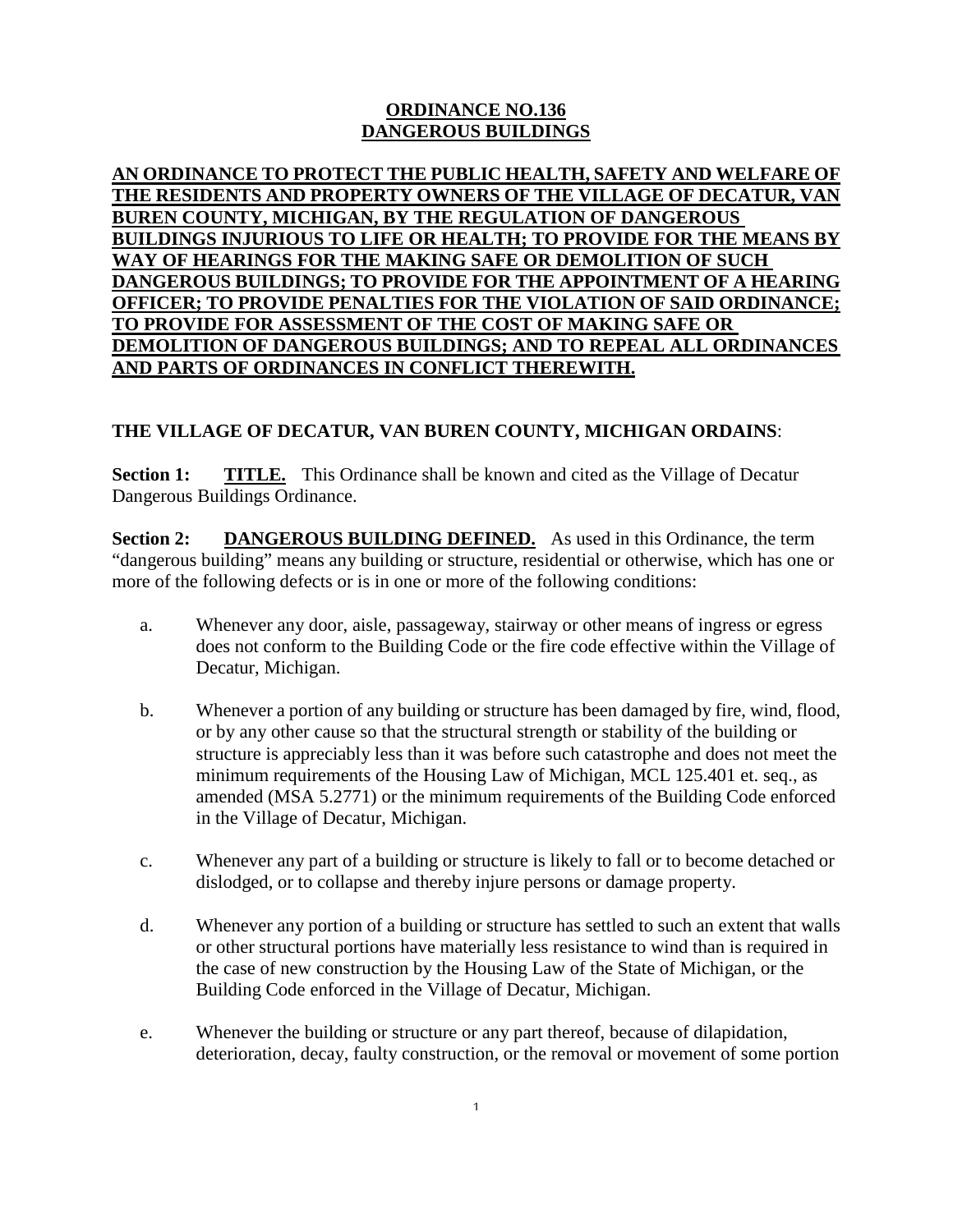of the ground necessary for supporting such building or portion thereof, or for any other reason, is likely to partially or completely collapse, or if some portion of the foundation or underpinning of the building or structure is likely to fall or give way.

- f. Whenever for any reason whatsoever the building or structure or any portion thereof is manifestly unsafe for the purpose for which it is used or is open or vacant at a door or window, leaving it exposed on the interior to the elements or accessible to entrance by trespassers.
- g. When the building or structure has been so damaged by fire, wind or flood, or has become so dilapidated or deteriorated as to become an attractive nuisance to children who might play about or in such building or structure, or seek entry thereto to their danger, or when same becomes a harbor for vagrants, criminals or immoral persons, or enables persons to use it for purpose of committing a nuisance or unlawful or immoral act.
- h. Whenever a building or structure, including the adjoining grounds, because of dilapidation, decay, damage, faulty construction or arrangement or otherwise is unsanitary or unfit for human habitation or is in a condition that is likely to cause sickness or disease when so determined by a County or State Health Officer, or is likely to cause injury to the health, safety or general welfare of those living or working within.

**Section 3: PROHIBITION.** It shall be unlawful for any owner, lessee or agent thereof, to keep or maintain any building or part thereof which is a dangerous building or structure as defined in this Ordinance. The Village may seek a Judgment against all parties in interest to enforce orders made under this Ordinance or to enjoin violations of this Ordinance and to recover costs and actual reasonable attorneys fees.

## **Section 4: NOTICE OF DANGEROUS BUILDING OR STRUCTURE.**

- a. When the whole or any part of any building or structure is found to be a dangerous building or structure, the Village Building Inspector shall issue a notice of such dangerous condition.
- b. Such notice shall be directed to the owner of or party in interest in the building or structure in whose name the property appears on the last local tax assessment records of the Village of Decatur.
- c. The notice shall specify the time and place of a hearing on whether the building or structure is a dangerous building, at which time and place the person to whom the notice is directed shall have the opportunity to show cause at such hearing why the Hearing Officer should not order the building or structure to be demolished or otherwise made safe or properly maintained.
- d. All such notices required by this Ordinance shall be in writing and shall be served upon the person to whom they are directed personally, or in lieu of personal service, may be mailed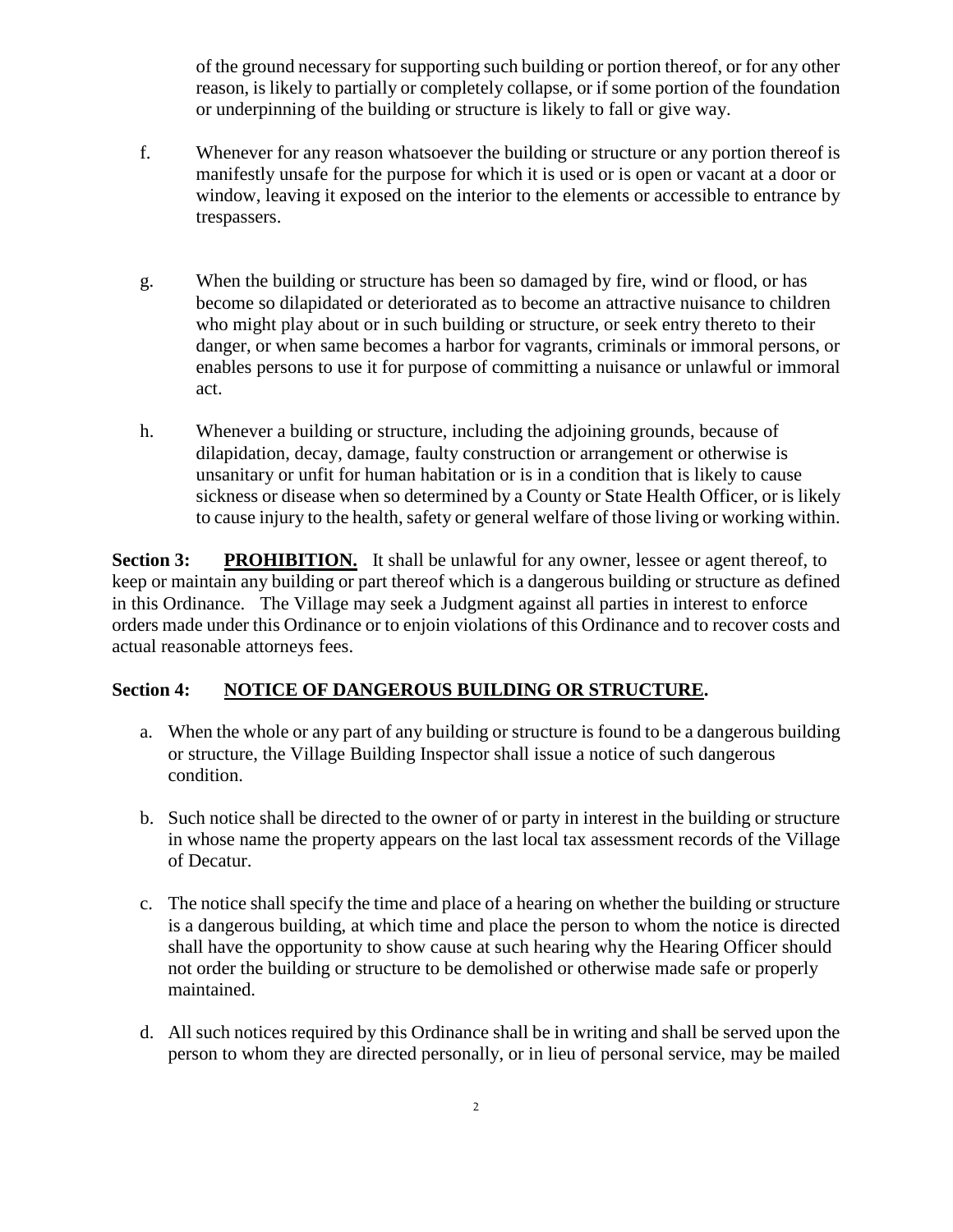by Certified Mail, Return Receipt Requested, addressed to such owner or party in interest at the address shown on the tax records, at least ten days before the date of the hearing described in the notice. If any person to whom a notice is directed is not personally served, in addition to mailing the notice, a copy thereof shall be posted upon a conspicuous part of the building or structure at least 10 days prior to the hearing date.

## **Section 5: HEARING OFFICER, TESTIMONY AND DECISION.**

- a. A hearing officer with experience in housing matters or building construction, including (but not limited to) an engineer, architect, contractor or building inspector who is not an employee of the Village shall be appointed by the Village Manager to serve at the pleasure of the Village Manager to conduct said hearing.
- b. The Village building inspector shall file, in advance, with the hearing officer, a copy of the notice(s) sent under Section 4 with Proof of Mailing or other Service thereof.
- c. At any hearing held, the hearing officer shall take evidence and testimony of the building inspector, the owner of the property, and any other interested party. Upon the conclusion of taking of such testimony the hearing officer shall render his decision within five (5) days either closing the proceeding or ordering the building or structure to be demolished or otherwise made safe or properly maintained by the owners.
- d. If it is determined by the hearing officer that the building or structure has a dangerous condition and should be demolished or otherwise maintained or made safe, the hearing officer shall so order, fixing a time in the order not exceeding ninety (90) days, for the owner or party in interest to comply therewith.
- e. If the owner or party in interest fails to appear for the hearing or neglects or refuses to comply with the order, the hearing officer shall file a report of the findings and a copy of the order with the Decatur Village Council, not more than five (5) days after noncompliance by the owner, and request that the necessary action be taken to enforce the order. A copy of the findings and order of the hearing officer shall also be served on the owner or party in interest in the manner prescribed in Section 4 subparagraph d of this Ordinance.

**Section 6:** HEARING BEFORE VILLAGE COUNCIL. Upon receiving the findings and order of the hearing officer, the Decatur Village Manager or Clerk shall fix a date for hearing, not less than thirty (30) days after the prior hearing, to review the findings and order of the hearing officer and shall give notice to the owner or party in interest in the manner prescribed in Section 4 subparagraph d of this Ordinance, of the time and place of the hearing. At the hearing before the Village Council, the owner or party in interest shall be given the opportunity to show cause why the order should not be enforced. The Village Council shall either approve, disapprove or modify the order for demolition or making the building or structure safe or properly maintained. If the order is approved or modified the owner or party in interest shall comply with the order within sixty (60) days after the date of this hearing. In the case of an order of demolition if the Decatur Village Council determines that the building or structure has been substantially destroyed by fire,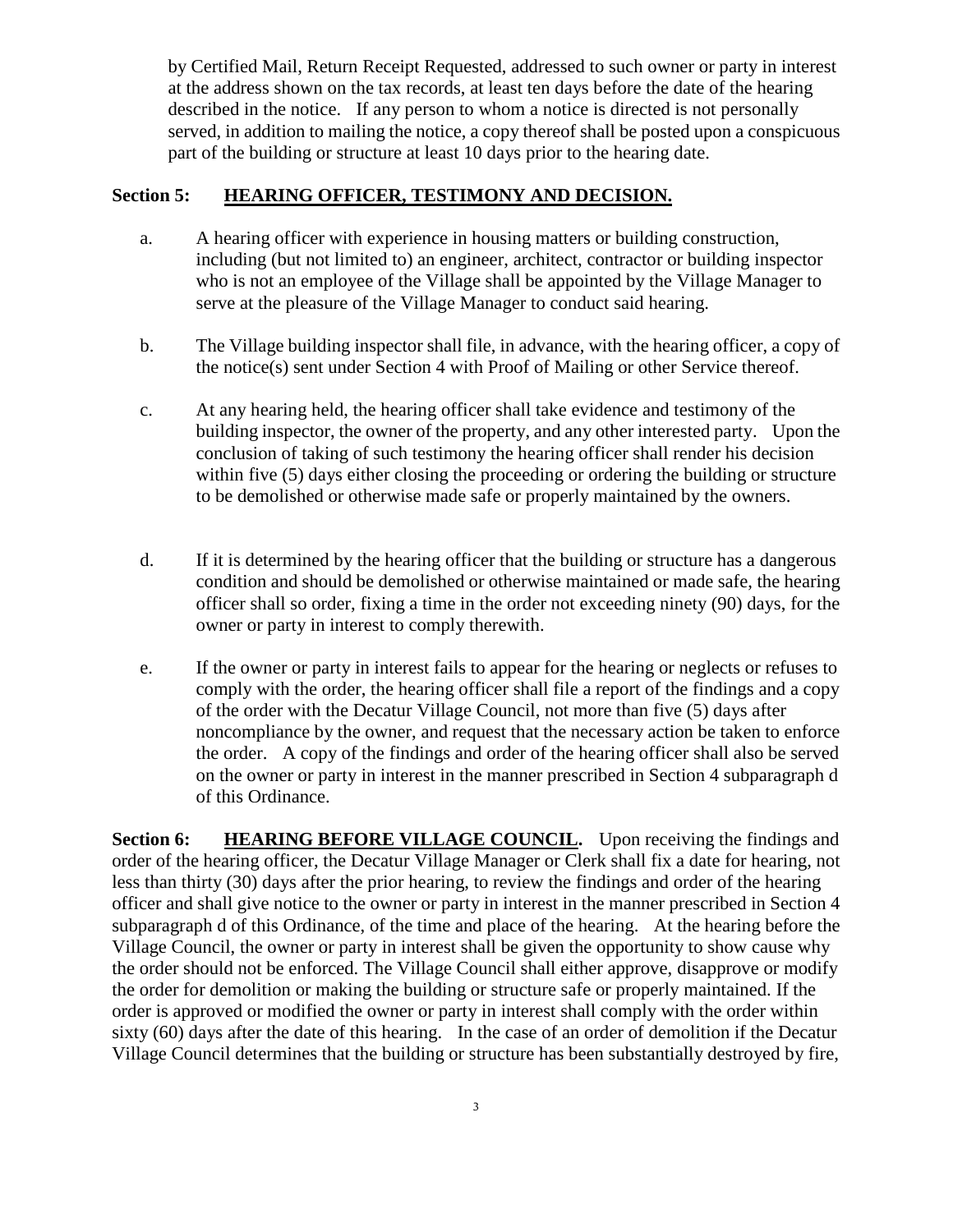wind, flood, or other natural disaster and the costs of repair of the building or structure will be greater than the state equalized value of the building or structure, the owner or party in interest shall comply with the order of demolition within twenty-one (21) days after the date of said hearing. The aforesaid dates of compliance in this Section may be extended by the Decatur Village Council upon a showing of good cause. .

**Section 7: FAILURE OR REFUSAL TO COMPLY; LIEN AGAINST PREMISES.** In the event of the failure or refusal of the owner or party in interest to comply with the decision of the Decatur Village Council, the Council may, in its discretion, contract for the demolition or making the building or structure safe or properly maintained. The owner or party in interest in whose name the property appears upon the last local tax assessment records of the Village of Decatur shall be liable for all costs, and shall be notified by the Decatur Village assessor of the amount of such costs by first class mail mailed to the address shown on the records. If the owner or party in interest fails to pay such costs within thirty (30) days after such mailing the Village of Decatur shall have a lien for the costs incurred by said Village to bring the property into conformance with this Ordinance. Said lien shall not take effect until the notice of the lien has been recorded with the Register of Deeds for Van Buren County, Michigan, and same will not have priority over a previously recorded bonafide Mortgage or encumbrance. The lien for such costs shall be collected and treated in the same manner as provided for property tax liens under the General Property Tax Act (Act Number 206 of the Public Acts of 1893, being Sections 211.1 to 211.157 of the Michigan Compiled Laws), and the Decatur Village assessor shall add such lien to the next tax roll of the Village of Decatur and the same shall be collected in the same manner in all respects as provided by the law for the collection of taxes by the Village.

**Section 8: JUDICIAL REVIEW.** An owner or party in interest aggrieved by any final decision of the Decatur Village Council may appeal the decision or order to the Circuit Court for the County of Van Buren by filing a petition for an order of superintending control within twenty (20) days after the date of such decision or order.

**Section 9: ACTION AGAINST OWNER; LIEN ON PROPERTY**. In addition to other remedies under this Ordinance the Village of Decatur may bring an action against the owner of the building or structure for the full cost of the demolition, or of making the building or structure safe or properly maintained, together with costs of said action and actual reasonable attorney fees. If a Judgment is obtained the Village of Decatur shall have a lien against such property for the amount of said Judgment and against the owner's interest in all real property located in the State of Michigan that is owned in whole or in part by the owner of the building or structure against whom the Judgment is obtained. The lien provided for in this Section does not take effect until notice of the lien is filed or recorded as provided by law, and said lien does not have priority over prior recorded bonafide liens and encumbrances. Further said Judgment may be enforced against other assets of the owner.

**Section 10: NON-COMPLIANCE WITH ORDER; MISDEMEANOR.** Any person who fails or refuses to comply with an order approved or modified by the Decatur Village Council within the time prescribed in the Ordinance, or in said order, shall be guilty of a misdemeanor, punishable by imprisonment for not more than 120 days, or a fine of not more than \$1,000.00, or both in the discretion of the Court.